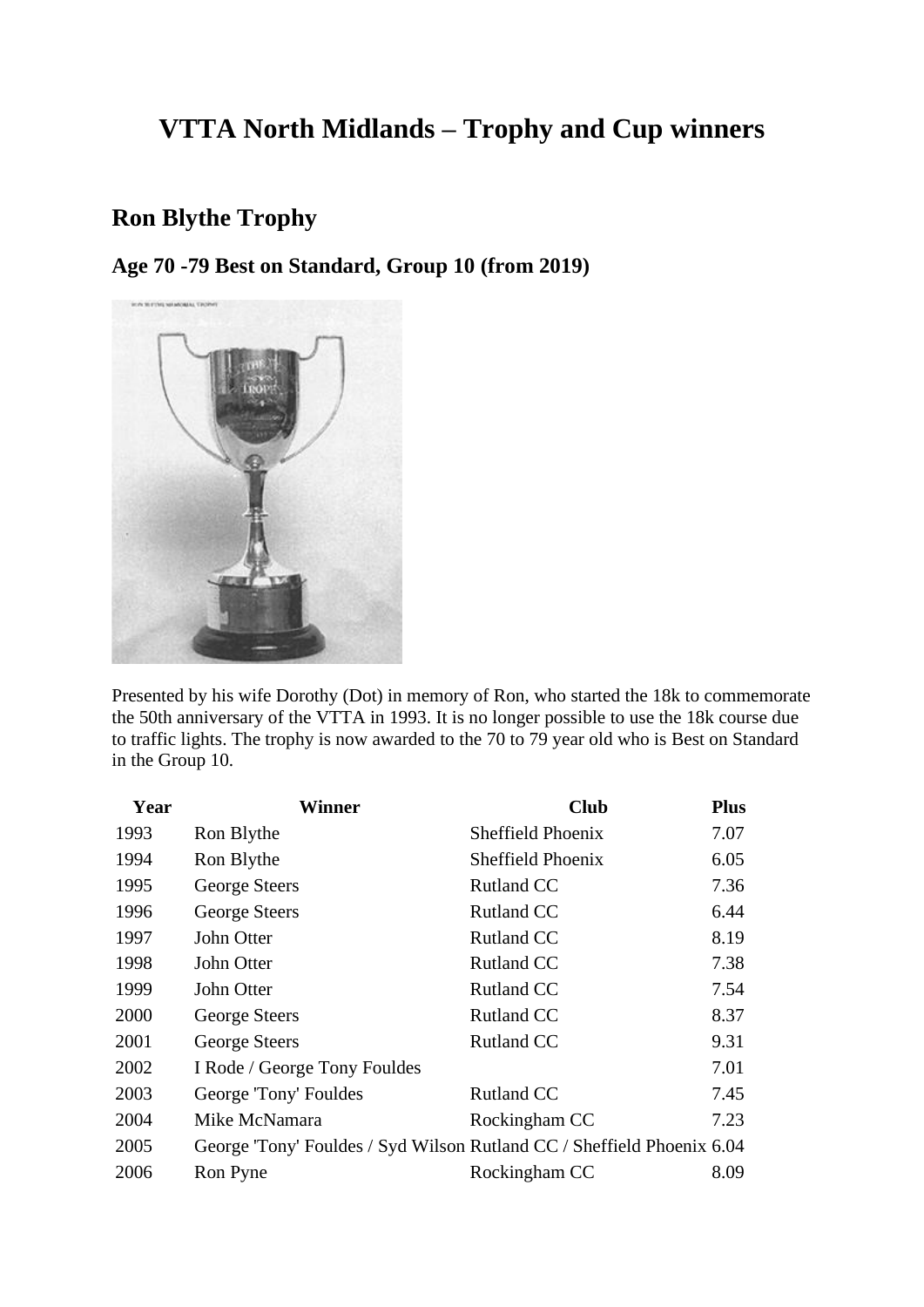| 2007     | John Maughan / Alan West | Doncaster CC / Rutland CC | 8.01 |
|----------|--------------------------|---------------------------|------|
| 2008     | Alan West                | Rutland CC                | 8.22 |
| 2009     | Alan West                | <b>Rutland CC</b>         | 8.07 |
| 2010     | Syd Wilson               | Sheffield Phoenix         | 8.26 |
| 2011     | Alan West                | <b>Rutland CC</b>         | 9.19 |
| 2012     | <b>Tony Nash</b>         |                           | 6.03 |
| 2013     | Not awarded              |                           |      |
| 2014     | <b>Trevor Mayne</b>      | <b>Birdwell Whs</b>       | 5.13 |
| $2015*$  | Karen Ledger             | Langsett Cycles RT        | 2.31 |
| $2016**$ | Chris Ledger             | Langsett Cycles RT        | 6.06 |
| 2017***  | Karen Ledger             | <b>Rutland CC</b>         | 6.17 |
| 2018     | Darryl Wall              | Out of the Saddle CC      | 5.27 |
|          | 2019**** Paul Ruta       | <b>Barnsley RT</b>        | 3.57 |
|          | 2020**** Mike Allen      | <b>Team Jewson Racing</b> | 5.47 |
|          | 2021**** Mike Allen      | <b>Team Jewson Racing</b> | 5.42 |

\* run on a 10.5k course due to roadworks

\*\* run on the O10/3 as the 18k is no longer available due to traffic lights \*\*\* event moved to 14.7m Half Moon circuit \*\*\*\* 70-79 age group BOS in Group 10

## **Sheffield Central Cup**

#### **Ladies Best on Standard, Group 10 (from 2018)**

ETHER CINTER OF A REEGANDER CONTRACTOR IN HE TEAM DOWN

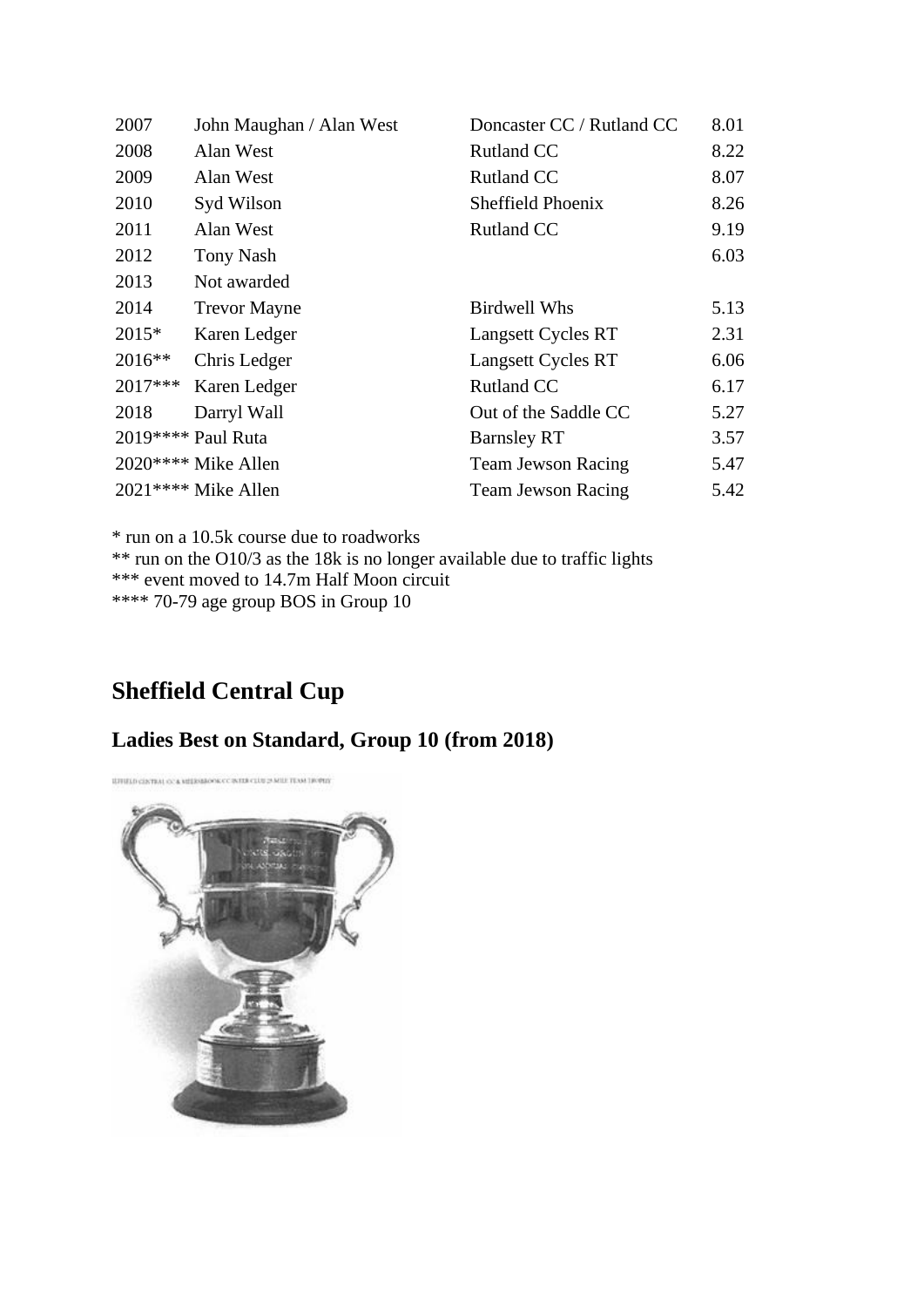The Sheffield Central cup was originally for a team competition at 25 miles between Sheffield Central CC and Meersbrook CC. For the period 1955 - 1968, the winners were: Sheffield Central 1955, 57, 58, 60, 63, 65, 66, 67 and Meersbrook CC 1956, 59, 62, 64, 68 (no result for 1961). Not sure what happened in 1969/70 - it may not have been awarded whilst its future was decided.

Since 2018 the trophy has been repurposed to the Women's Best on Standard in the Group 10.

| Year | <b>Rider</b>          | <b>Plus</b> |
|------|-----------------------|-------------|
| 1971 | <b>Barrie Bentley</b> | 8.58        |
| 1972 | Lol Dodds             | 15.49       |
| 1973 | Harry Hill            | 17.51       |
| 1974 | Harry Hill            | 16.18       |
| 1975 | Eric Grocock          | 4.17        |
| 1976 | Eric Grocock          | 11.19       |
| 1977 | Eric Grocock          | 19.52       |
| 1978 | Len Dexter            | 23.43       |
| 1979 | Eric Grocock          | 23.45       |
| 1980 | Harry Hill            | 24.48       |
| 1981 | Owen Blower           | 17.20       |
| 1982 | Len Dexter            | 21.23       |
| 1983 | Eric Grocock          | 32.43       |
| 1984 | Eric Grocock          | 22.32       |
| 1985 | <b>Jim Goodwin</b>    | 6.26        |
| 1986 | <b>Gerry Poole</b>    | 37.51       |
| 1987 | Eric Grocock          | 35.51       |
| 1988 | George Steers         | 30.53       |
| 1989 | <b>George Steers</b>  | 27.34       |
| 1990 | Eric Grocock          | 32.49       |
| 1991 | <b>George Steers</b>  | 39.40       |
| 1992 | <b>George Steers</b>  | 36.00       |
| 1993 | Eric Grocock          | 9.37        |
| 1994 | Ron Blyth             | 23.37       |
| 1995 | <b>George Steers</b>  | 45.51       |
| 1996 | George Steers         | 18.44       |
| 1997 | <b>Allen Pettitt</b>  | 36.53       |
| 1998 | <b>John Laxton</b>    | 36.47       |
| 1999 | <b>George Steers</b>  | 3.50        |
| 2000 | John 'Terry' Otter    | 45.00       |
| 2001 | <b>George Steers</b>  | 54.59       |
| 2002 | <b>John Laxton</b>    | 6.40        |
| 2003 | Ron Pyne              | 38.52       |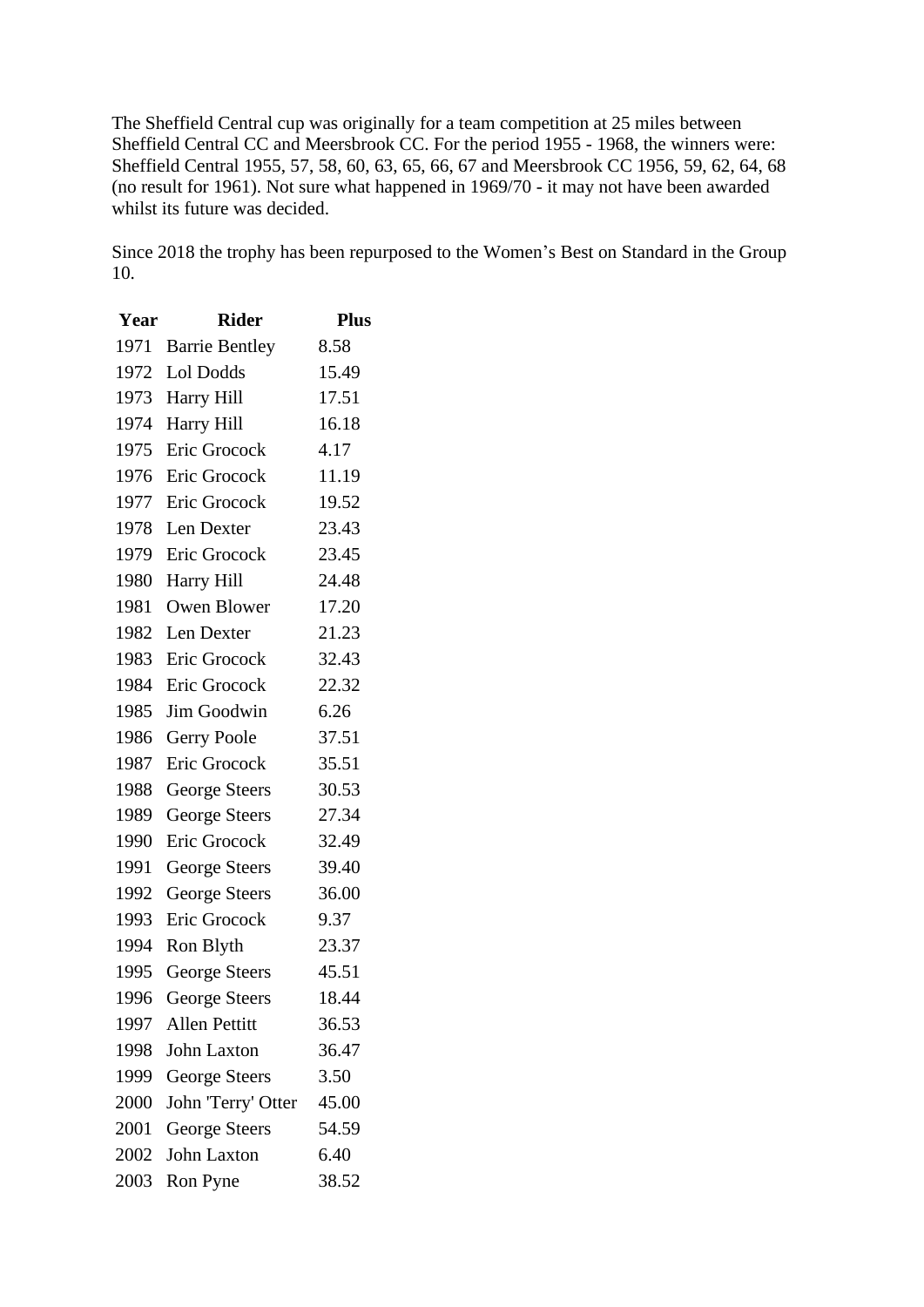| 2004 | Ron Pyne                      | 6.40        |
|------|-------------------------------|-------------|
| 2005 | Ron Pyne                      | 28.44       |
| 2006 | Ron Pyne                      | 39.47       |
| 2007 | <b>George Steers</b>          | 33.39       |
| 2008 | Alan West                     | 10.41       |
| 2009 | <b>Alan Steward</b>           | 35.38       |
| 2010 | Anthony Keyworth 39.00        |             |
| 2011 | <b>George Lascelles</b>       | 41.43       |
| 2012 | Julian Ramsbottom 28.57       |             |
| 2013 | <b>Trevor Mayne</b>           | 15.26       |
| 2014 | John Smith                    | 17.52       |
| 2015 | Karen Ledger (W)              | 13.45       |
| 2016 | John Smith                    | 9.55        |
| 2017 | Keith Ainsworth               | 39.13       |
| 2018 | Not awarded                   |             |
|      | 2019* Charlotte Ridsdale 2.21 |             |
|      | 2020* Zoe Hibbard             | $-00.00.04$ |
|      | 2021* Yvonne Twelvetree 1.29  |             |
|      |                               |             |

\* Ladies BOS in Group 10

# **Cleethorpes Shield**

# **Group 10 miles**

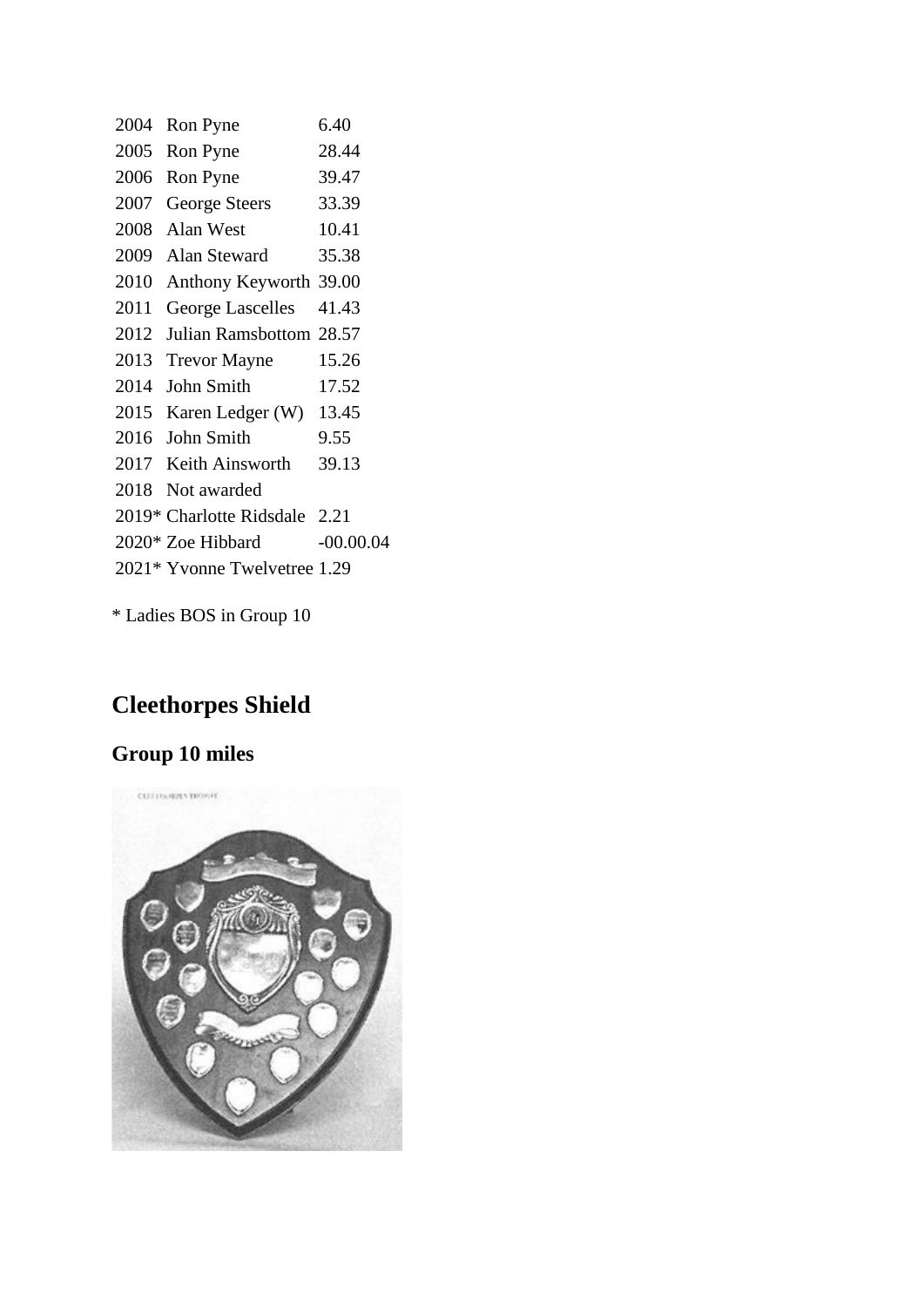Presented to the Group by Cleethorpes Council. Awarded to the fastest rider in the Group's 10 event.

| Year | Rider                           | Phis |
|------|---------------------------------|------|
|      | 1999 John Otter                 | 7.30 |
|      | 2002 George 'Tony' Fouldes 7.11 |      |
|      | 2003 George 'Tony' Fouldes 7.12 |      |
|      | 2004 Ron Pyne                   | 7.38 |
|      | 2005 George Steers              | 7.46 |
|      | 2006 George Steers              | 9.44 |
|      | 2007 George Steers              | 7.57 |
|      | 2008 Alan Steward               | 4.58 |
|      | 2009 John Mould                 | 5.43 |
|      | 2010 Alan West                  | 7.04 |
|      | 2011 Mick Allen                 | 8.25 |
|      | 2012 Julian Ramsbottom          | 6.09 |
|      | 2014 Karen Ledger (W)           | 6.27 |
|      | 2015 Alex Deck (W)              | 7.25 |
|      | 2016 Chris Melia (W)            | 7.39 |
|      | 2017 Keith Ainsworth            | 6.20 |
|      | 2018 Chris Myhill               | 3.56 |
|      | 2019 Keith Ainsworth            | 7.07 |
|      | 2020 Keith Ainsworth            | 6.48 |
|      | 2021 Keith Ainsworth            | 6.44 |

# **Watson Trophy**

## **Tandem 10 mile Best on Standard (from 2019)**

PTO…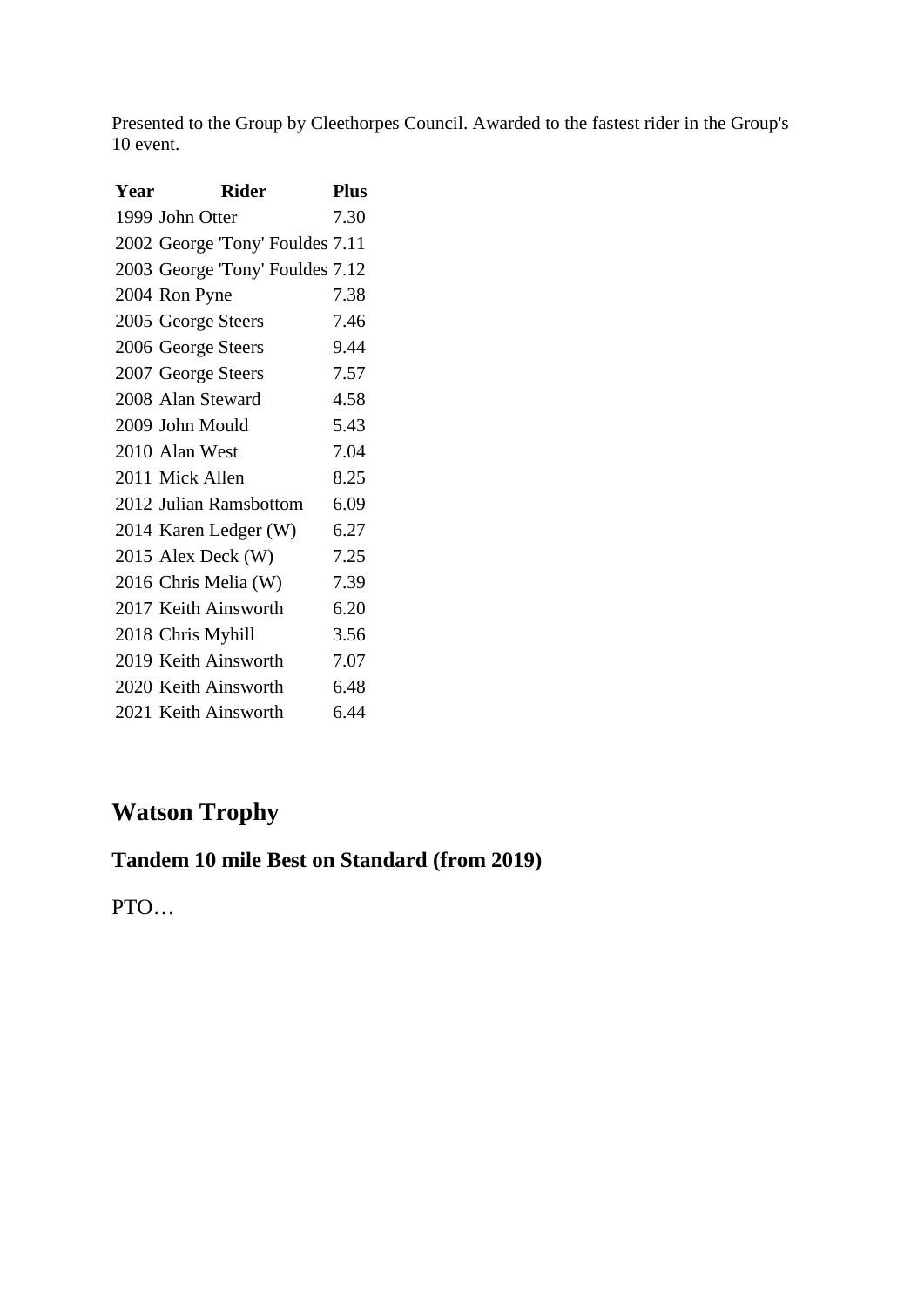

Dave Watson of Watson Bros Enginering in Swinton was a member of the group and he decided we needed a trophy for the Doncaster to Cleethorpes event. The 53 rods represent the 53 miles - each rod is longer as the race nears its finish. Dave died of a brain tumour in 1966.

The trophy was awarded to the winner of the Prestige Points competition until 2018, which is the best on standard rider of all the events put on by the Group. In 2019 it was repurposed to the Tandem 10 mile Best on Standard.

| Year | <b>Rider</b>               | <b>Plus</b> |
|------|----------------------------|-------------|
|      | 1982 Eric Grocock          | 20.41       |
|      | 1983 Eric Grocock          | 39.12       |
|      | 1984 Eric Grocock          | 17.12       |
|      | 1985 Eric Grocock          | 17.44       |
|      | 1986 Eric Grocock          | 35.54       |
|      | 1987 Eric Grocock          | 43.49       |
|      | 1988 Eric Grocock          | 19.27       |
|      | 1989 Eric Grocock          | 46.37       |
|      | 1990 John Tomlinson        | 21.02       |
|      | 1991 R Bailey              | 36.46       |
|      | 1992 Jim Bailey            | 29.31       |
|      | 1993 Jim Bailey            | 14.21       |
|      | 1994 Robert 'Bob' Newell   | 31.09       |
|      | 1995 George Steers         | 59pts       |
|      | 1996 John 'Terry' Otter    | 52pts       |
|      | 1997 George 'Tony' Fouldes | 40pts       |
|      | 1998 John Laxton           | 43pts       |
|      | 1999 John Laxton           | 57pts       |
|      | 2000 John Laxton           | 31pts       |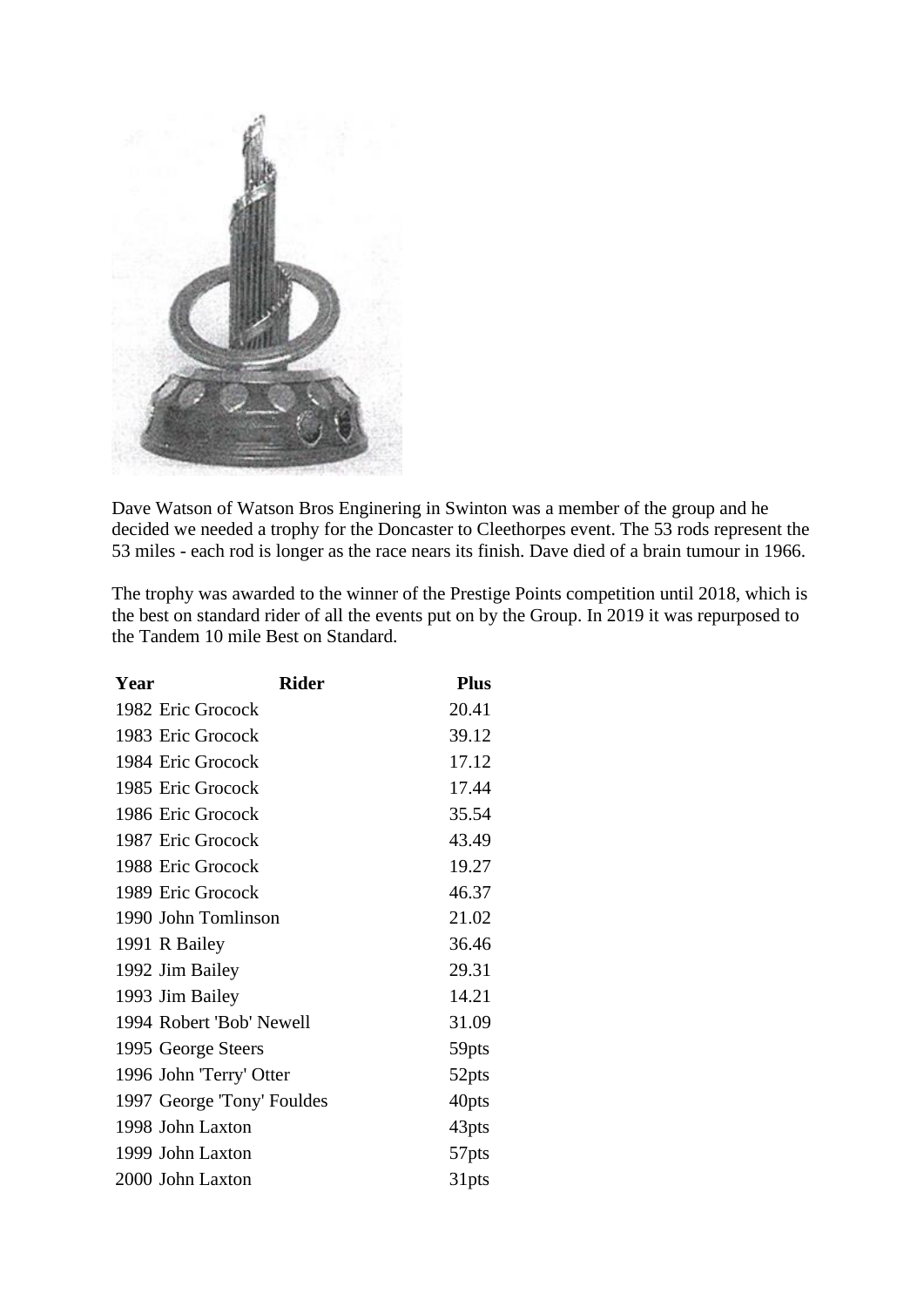| 2001 George Steers                              | 40pts  |
|-------------------------------------------------|--------|
| 2002 George 'Tony' Fouldes                      | 56pts  |
| 2003 George 'Tony' Fouldes                      | 53pts  |
| 2004 Ron Pyne                                   | 48pts  |
| 2005 Neil Howarth / George 'Tony' Fouldes 39pts |        |
| 2006 Alan West                                  | 34pts  |
| 2007 George Steers                              | 38pts  |
| 2008 Nev Atkinson                               | 35pts  |
| 2009 Alan Steward                               | 32pts  |
| 2010 Alan Jones                                 | 32pts  |
| 2011 Anthony Keyworth                           | 38pts  |
| 2012 Julian Ramsbottom                          | 29pts  |
| 2013 Trevor Mayne                               | 33pts  |
| 2014 Trevor Mayne                               | 36pts  |
| 2015 Chris Ledger                               | 39pts  |
| 2016 Trevor Mayne                               | 491pts |
| 2017 Chris Lea                                  | 490pts |
| 2018 Chris Myhill                               | 200pts |
| 2019 Ala and Andy Whitehead                     | 2.49   |
| 2020 Ala and Andy Whitehead                     | 2.39   |
| 2021 Not awarded                                |        |

# **Sid Sharman Cup**

## **50 miles**

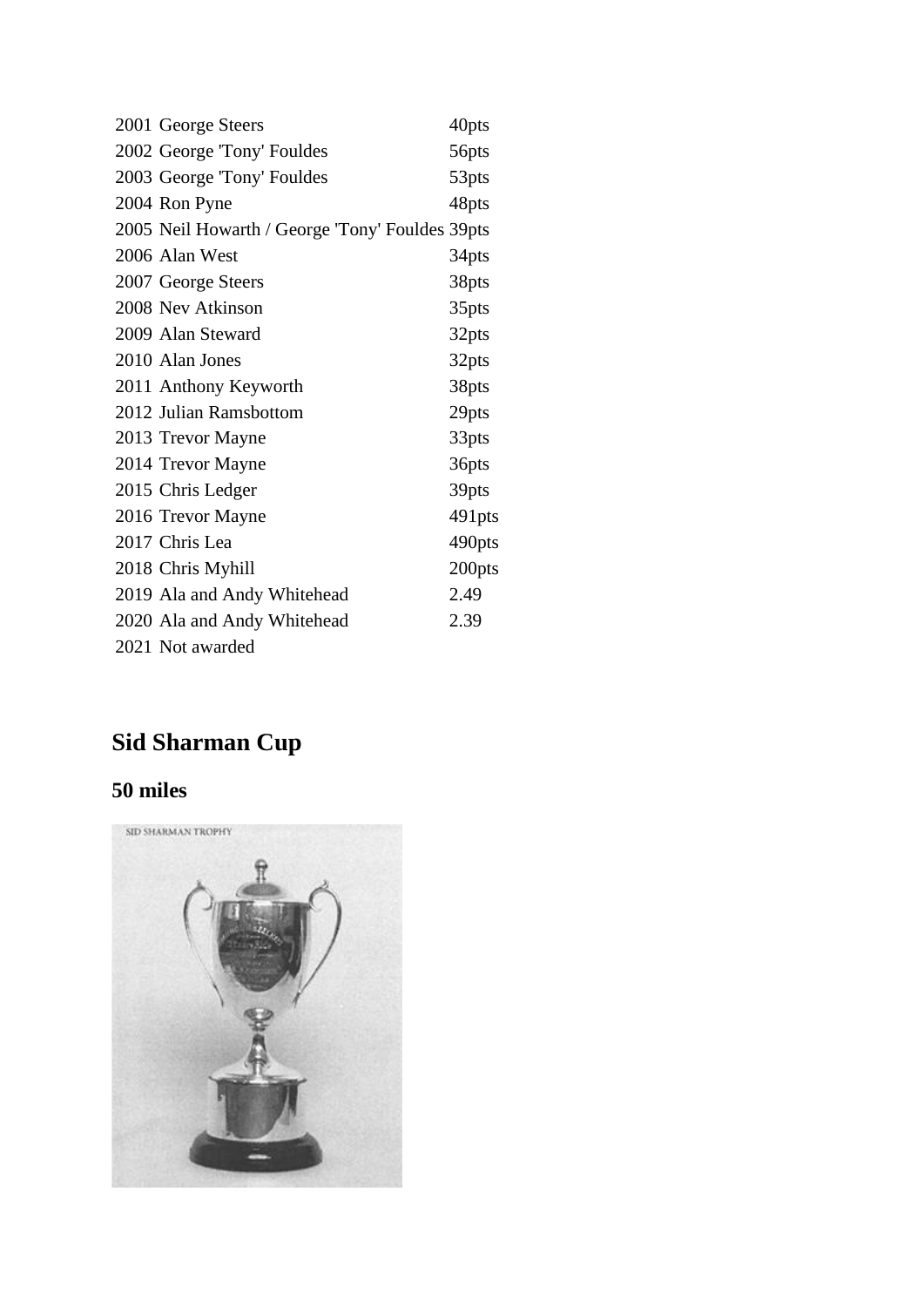Sid was a member of Central CC. He won the Ivanhoe 12 hour in 1924 and 1925. He died in 1981, aged 81 and the trophy was donated to the group by his wife.

| Year | <b>Rider</b>                     | <b>Plus</b> |
|------|----------------------------------|-------------|
|      | 1982 Maurice Hart                | 18.15       |
|      | 1983 George Steers               | 27.52       |
|      | 1984 Eric Grocock                | 28.31       |
|      | 1985 George Steers               | 22.18       |
|      | 1986 Dick Richards               | 24.56       |
|      | 1987 Ron Blythe                  | 22.54       |
|      | 1988 Eric Grocock                | 37.27       |
|      | 1989 George Steers               | 35.00       |
|      | 1990 George Steers               | 32.40       |
|      | 1991 Eric Grocock                | 39.31       |
|      | 1992 George Steers               | 35.29       |
|      | 1993 Ron Blythe                  | 32.13       |
|      | 1994 Ron Blythe                  | 36.51       |
|      | 1995 George Steers               | 38.32       |
|      | 1996 George Steers               | 46.28       |
|      | 1997 Albin Black                 | 37.23       |
|      | 1998 John Laxton                 | 31.57       |
|      | 1999 George Steers               | 47.26       |
|      | 2001 George Steers               | 54.13       |
|      | 2002 George 'Tony' Fouldes 41.56 |             |
|      | 2003 Mike McNamara               | 44.56       |
|      | 2004 Ron Pyne                    | 45.27       |
|      | 2005 Alan West                   | 44.14       |
|      | 2007 Neil Howarth                | 31.49       |
|      | 2008 Nev Atkinson                | 29.32       |
|      | 2009 Alan West                   | 45.36       |
|      | 2010 Neil Howarth                | 41.35       |
|      | 2011 Anthony Keyworth            | 39.16       |
|      | 2012 Anthony Keyworth            | 21.45       |
|      | 2013 Alan Cooke                  | 33.46       |
|      | 2014 Karen Ledger (W)            | 32.03       |
|      | 2015 Chris Melia (W)             | 32.29       |
|      | 2016 Chris Melia (W)             | 37.46       |
|      | 2017 Chris Melia (W)             | 37.26       |
|      | 2018 Keith Ainsworth             | 42.24       |
|      | 2019 Keith Ainsworth             | 40.37       |
|      | 2020 Keith Ainsworth             | 40.03       |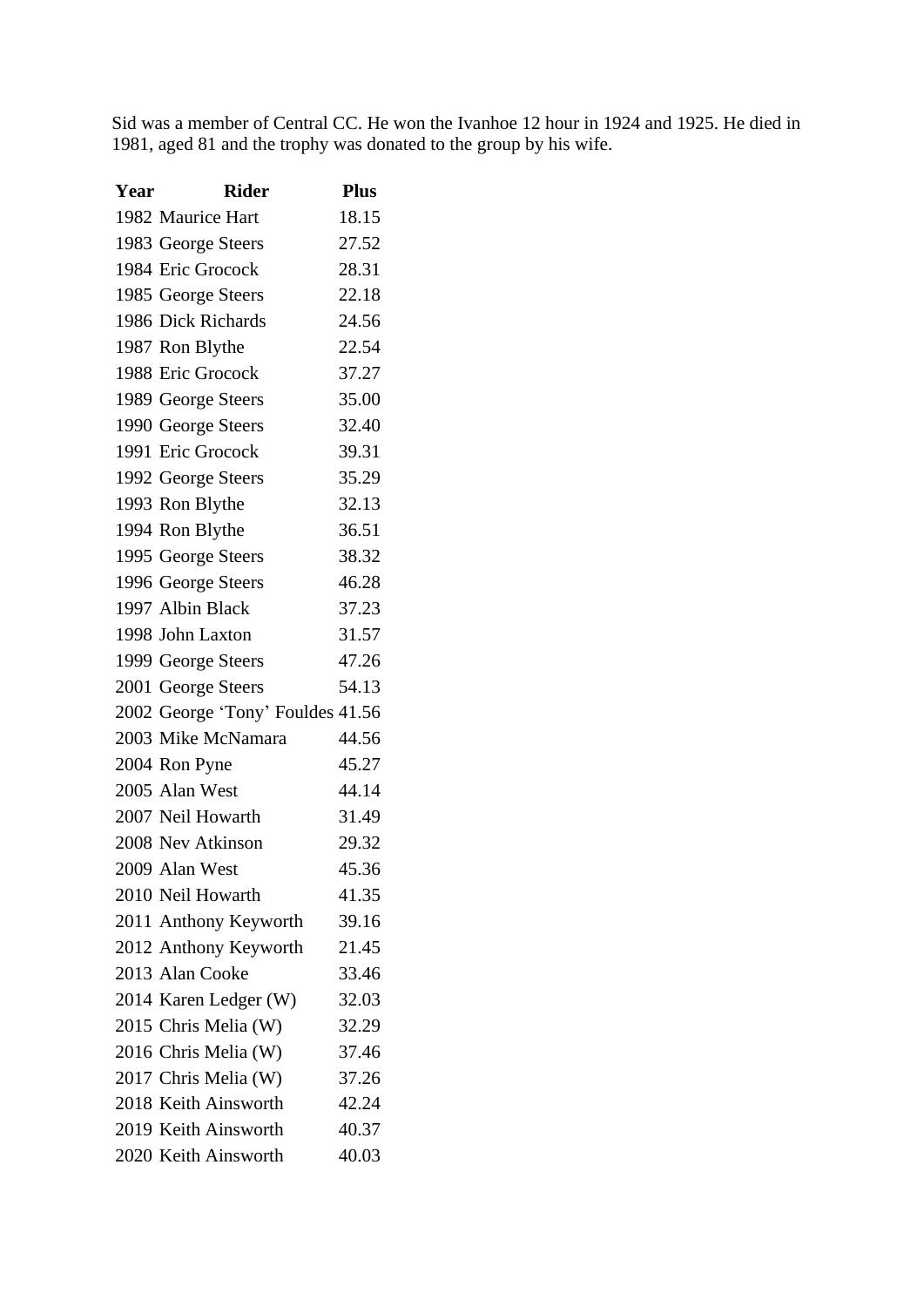# **Unity Cup**

#### **100 miles**



No information available. Please get in touch if you know anything about the history of this trophy.

| Year | <b>Rider</b>                         | <b>Club</b>              | <b>Plus</b> |
|------|--------------------------------------|--------------------------|-------------|
|      | 1982 Jack West                       | Doncaster Whs            | 52.18       |
|      | 1983 Derry Dixon                     | Birdwell Whs             | 23.37       |
|      | 1984 Eric Grocock                    | Rockingham CC            | 84.24       |
|      | 1985 Dick Richards                   | Scala Whs                | 52.38       |
|      | 1986 Dick Richards                   | Scala Whs                | 54.12       |
|      | 1987 George Steers                   | <b>Rutland CC</b>        | 60.43       |
|      | 1988 George Steers                   | <b>Rutland CC</b>        | 61.29       |
|      | 1989 George Steers                   | <b>Rutland CC</b>        | 77.26       |
|      | 1990 John Tomlinson                  | <b>Sheffield Phoenix</b> | 55.27       |
|      | 1991 George Steers                   | <b>Rutland CC</b>        | 74.44       |
|      | 1992 George Steers                   | <b>Rutland CC</b>        | 74.42       |
|      | 1993 George Steers                   | <b>Rutland CC</b>        | 83.38       |
|      | 1994 George Steers                   | <b>Rutland CC</b>        | 82.5        |
|      | 1995 Robert 'Bob' Newell Lincoln Whs |                          | 93.14       |
|      | 1996 George Steers                   | <b>Rutland CC</b>        | 102.53      |
|      | 1997 Hedley Oliver                   | <b>Rutland CC</b>        | 72.24       |
|      | 1998 George Steers                   | <b>Rutland CC</b>        | 100.16      |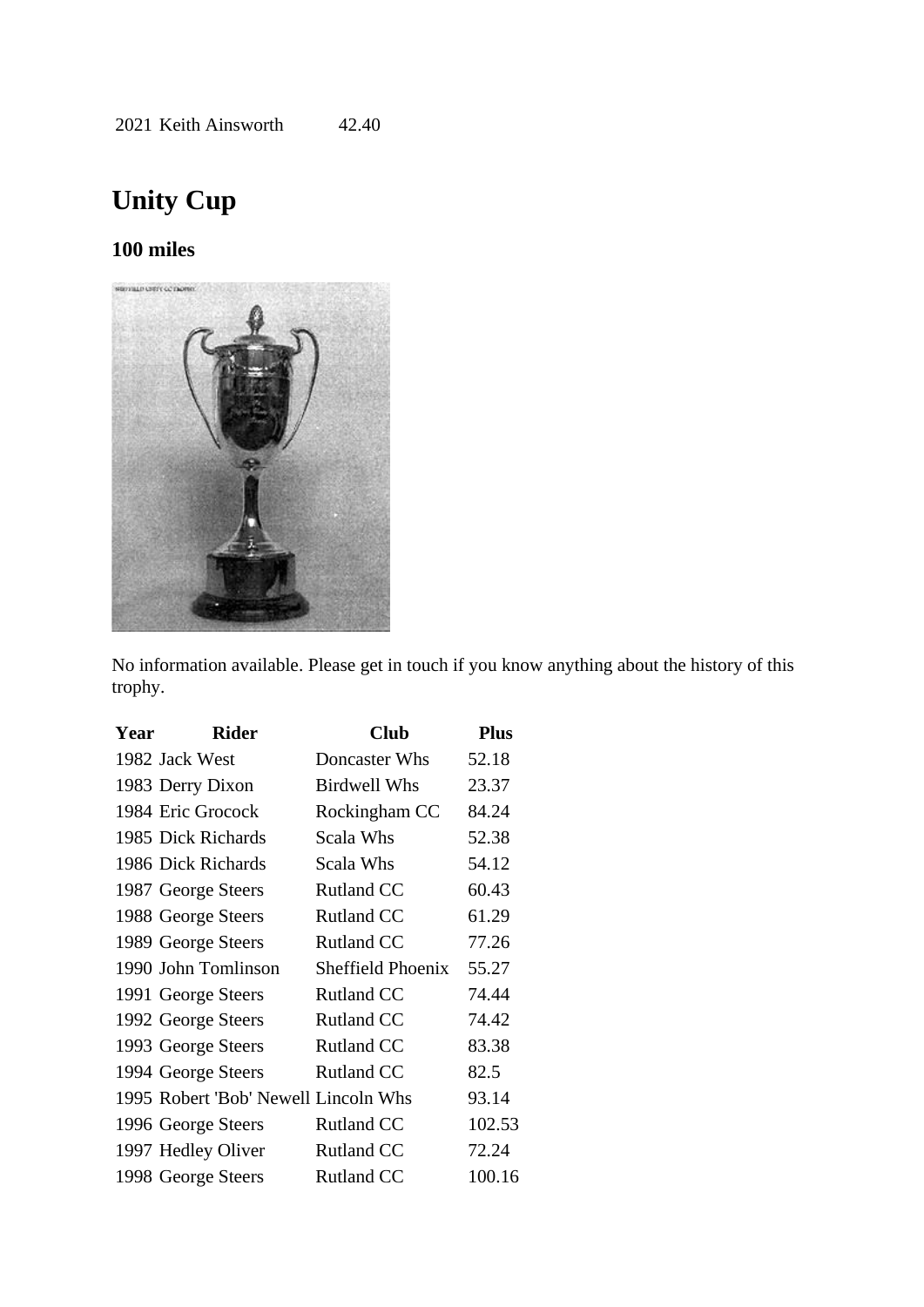| 1999 George Steers    | <b>Rutland CC</b>        | 112.29  |
|-----------------------|--------------------------|---------|
| 2000 George Steers    | <b>Rutland CC</b>        | 64.44   |
| 2001 Ron Pyne         | Rockingham CC            | 79.54   |
| 2002 John Laxton      | Rockingham CC            | 84.27   |
| 2003 Mike McNamara    | Rockingham CC            | 99.06   |
| 2004 Ron Pyne         | Rockingham CC            | 98.41   |
| 2005 Graham Barker    | Rockingham CC            | 65.31   |
| 2006 Not awarded      |                          |         |
| 2007 Alan Jones       | <b>Barnsley RC</b>       | 66.23   |
| 2008 Alan Jones       | <b>Barnsley RC</b>       | 82.07   |
| 2009 Alan Jones       | <b>Barnsley RC</b>       | 81.03   |
| 2010 Trevor Mayne     | <b>Birdwell Whs</b>      | 2.12.57 |
| 2011 Neil Howarth     | Sheffield Phoenix        | 1.25.45 |
| 2013 Wayne Fuller     | Rotherham Whs            | 32.37   |
| 2014 Karen Ledger (W) | Langsett Cycles RT 1.726 |         |
| 2015 Chris Lea        | <b>Buxton CC</b>         | 1.7.52  |
| 2016 Trevor Mayne     | <b>Birdwell Whs</b>      | 1.1.56  |
| 2017 Chris Melia (W)  | Born to Bike             | 1.28.11 |
| 2018 Keith Ainsworth  | Sheffrec CC              | 1.25.01 |
| 2019 Shawn Gough      | <b>Tuxford Clarion</b>   | 1.15.49 |
| 2020 Mat Ivings       | <b>Buxton CC</b>         | 1.08.44 |
| 2021 Chris Lea        | <b>Buxton CC</b>         | 1.06.21 |

# **Brian Beardsley Memorial Cup**

# **12 hour**

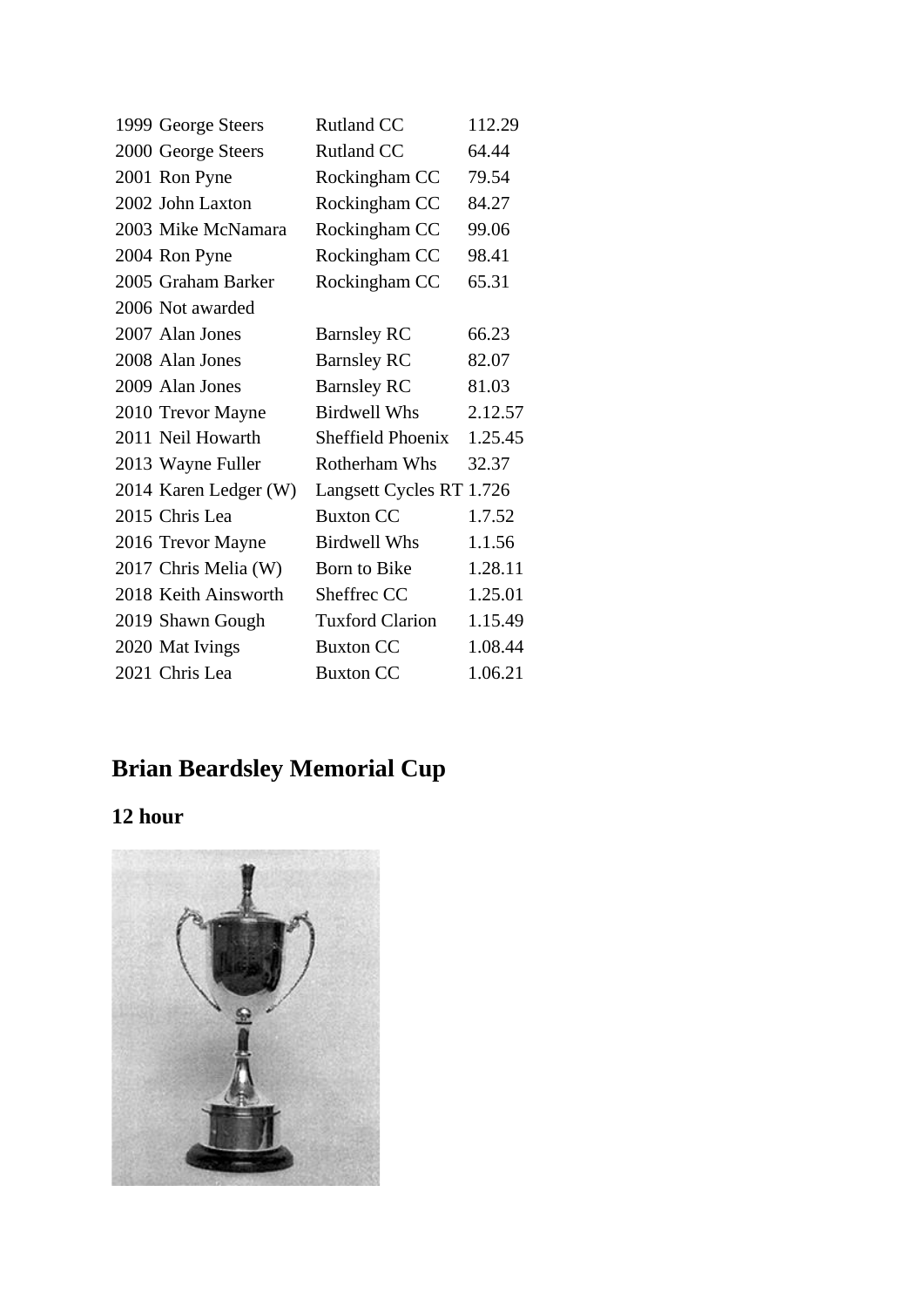Brian Beardsley was a member of South Elmsall SCC as well as North Mids VTTA. He kindly left the Group £200 in his will, some of which went towards this trophy. The 12 hour was his favourite event.

| Year | <b>Rider</b>                     | <b>Plus</b> (miles) |
|------|----------------------------------|---------------------|
|      | 1995 Glyn Singleton              | 53.38               |
|      | 1996 George Miles                | 25.913              |
|      | 1997 Martin Oliver               | 27.81               |
|      | 1998 George Miles                | 27.409              |
|      | 1999 George 'Tony' Fouldes 45.25 |                     |
|      | 2000 Tony Morris                 | 24.36               |
|      | 2002 George 'Tony' Fouldes 39.86 |                     |
|      | 2003 Chris Broadhurst            | 5.11                |
|      | 2004 Graham Barker               | 16.92               |
|      | 2005 Martin Oliver               | 49.86               |
|      | 2006 Alan Sides                  | 190.02              |
|      | 2007 Darren Otter                | 41.41               |
|      | 2008 Alan Jones                  | 40.22               |
|      | 2009 Alan Sides                  | 201.67              |
|      | 2010 Trevor Mayne                | 49.8                |
|      | 2011 Alan Jones                  | 23.82               |
|      | 2012 Graham Barker               | 40.56               |
|      | 2013 Rob Townsend                | 81.77               |
|      | 2014 Graham Barker               | 50.72               |
|      | 2015 Chris Ledger                | 63.22               |
|      | 2016 Trevor Mayne                | 69.84               |
|      | 2017 Chris Lea                   | 76.06               |
|      | 2018 Chris Lea                   | 80.64               |
|      | 2019 Trevor Mayne                | 57.39               |
|      | 2020 Chris Lea                   | 67.55               |
|      | 2021 Martin Bullen               | 71.81               |

# **Susie Denham Cup**

## **Women's BAR: 10, 25 & 50 mile**

PTO…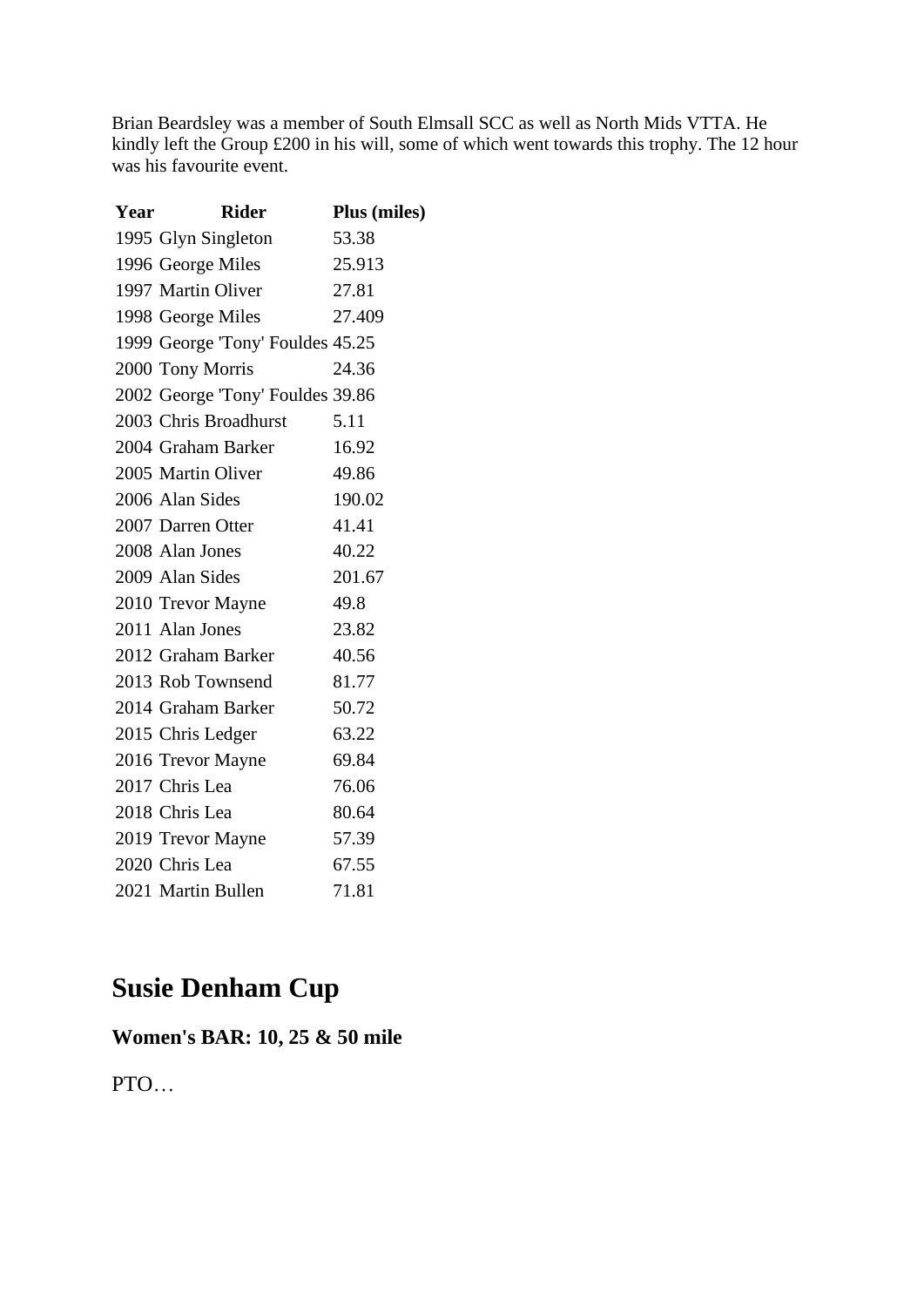

One of the many trophies won by Susie herself. Presented to the Group by her husband Roy after her death.

| Year Rider Plus            |       |
|----------------------------|-------|
| 1993 Christine Minto 2.44  |       |
| 1994 Christine Minto 2.63  |       |
| 1995 Christine Minto 2.596 |       |
| 1996 Christine Minto 3.439 |       |
| 1997 Christine Minto 3.888 |       |
| 1998 Christine Minto 3.071 |       |
| 2000 Christine Minto 4.129 |       |
| 2002 Christine Minto 3.631 |       |
| 2003 Christine Minto 3.774 |       |
| 2009 Alex Deck             | 2.519 |
| 2010 Alex Deck             | 3.324 |
| 2011 Alex Deck 4.725       |       |
| 2012 Alex Deck             | 5.097 |
| 2013 Alex Deck 5.562       |       |
| 2014 Alex Deck             | 48.51 |
| 2015 Chris Melia 49.59     |       |
| 2016 Chris Melia 57.45     |       |
| 2017 Chris Melia           | 57.12 |
| 2018 Alex Deck             | 42.53 |
| 2019 Ala Whitehead -11.50  |       |
| 2020 Ala Whitehead -18.46  |       |
| 2021 Not awarded           |       |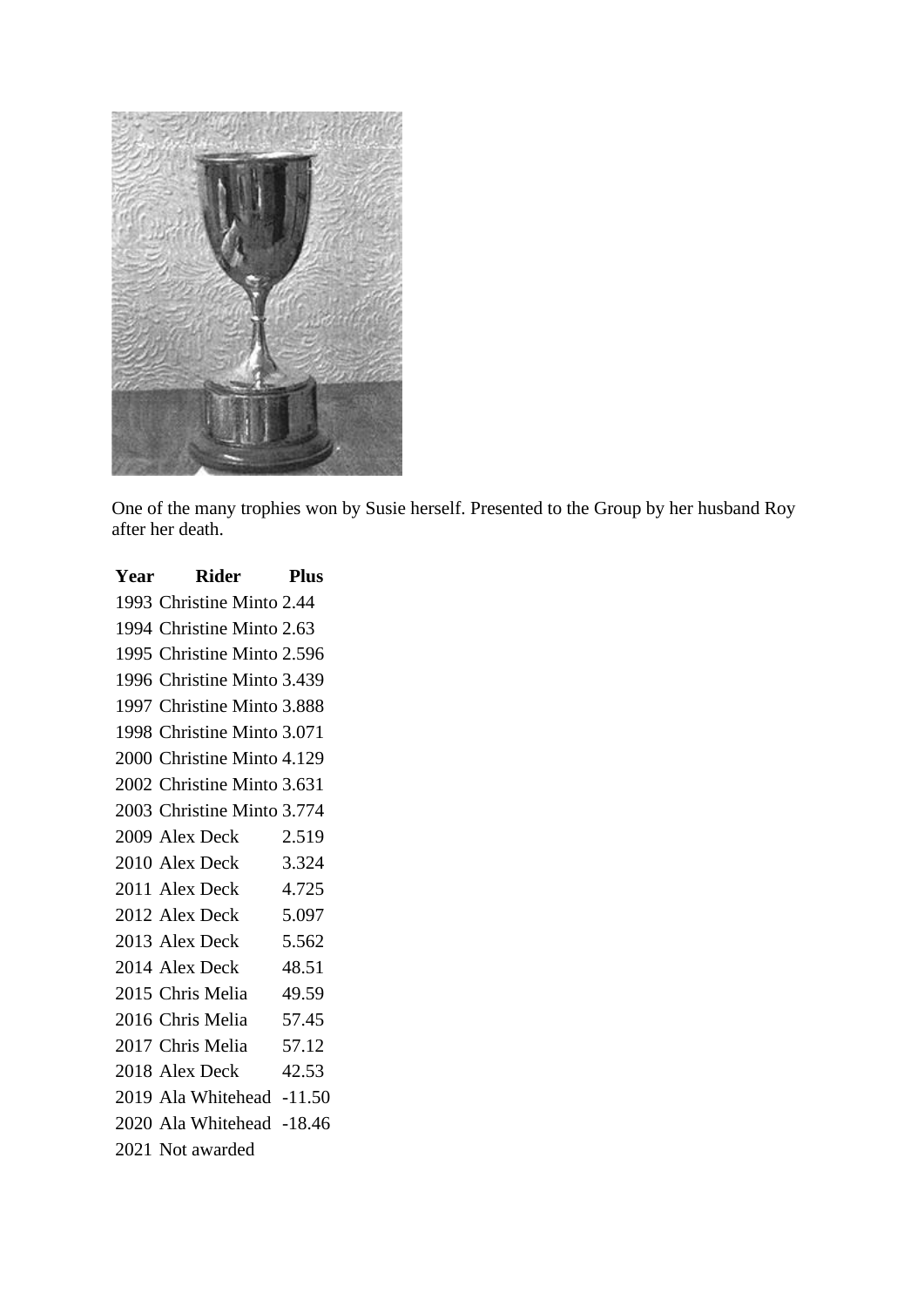## **Meersbrook Trophy**

## **Group Short Distance BAR: 10, 25 & 50 miles**



This was presented to the group by Meersbrook CC when they stopped promoting events. The Group decided it'd be a suitable award for the short distance BAR.

| Year  | Rider                                                                                  | <b>Plus</b> |
|-------|----------------------------------------------------------------------------------------|-------------|
|       | 2008 Wayne Fuller                                                                      | 5.57        |
|       | 2009 Trevor Mayne                                                                      | 5.96        |
|       | 2010 Dave Robison                                                                      | 6.42        |
|       | 2011 Alan Cooke                                                                        | 7.88        |
|       | 2012 Alan Cooke                                                                        | 7.12        |
|       | 2013 Trevor Mayne 5.96                                                                 |             |
|       | 2014 Alex Deck (W) 48.51                                                               |             |
|       | 2015 Chris Melia (W) 49.55                                                             |             |
|       | 2016 Chris Melia (W) 57.45                                                             |             |
|       | 2017 Keith Ainsworth 58.37                                                             |             |
|       | 2018 Keith Ainsworth 1-03.44                                                           |             |
| 0.10T | $\cdots$<br>$\blacksquare$ $\blacksquare$ $\blacksquare$ $\blacksquare$ $\blacksquare$ |             |

- Keith Ainsworth 1-00.56
- Keith Ainsworth 57.31
- Keith Ainsworth 1.04.19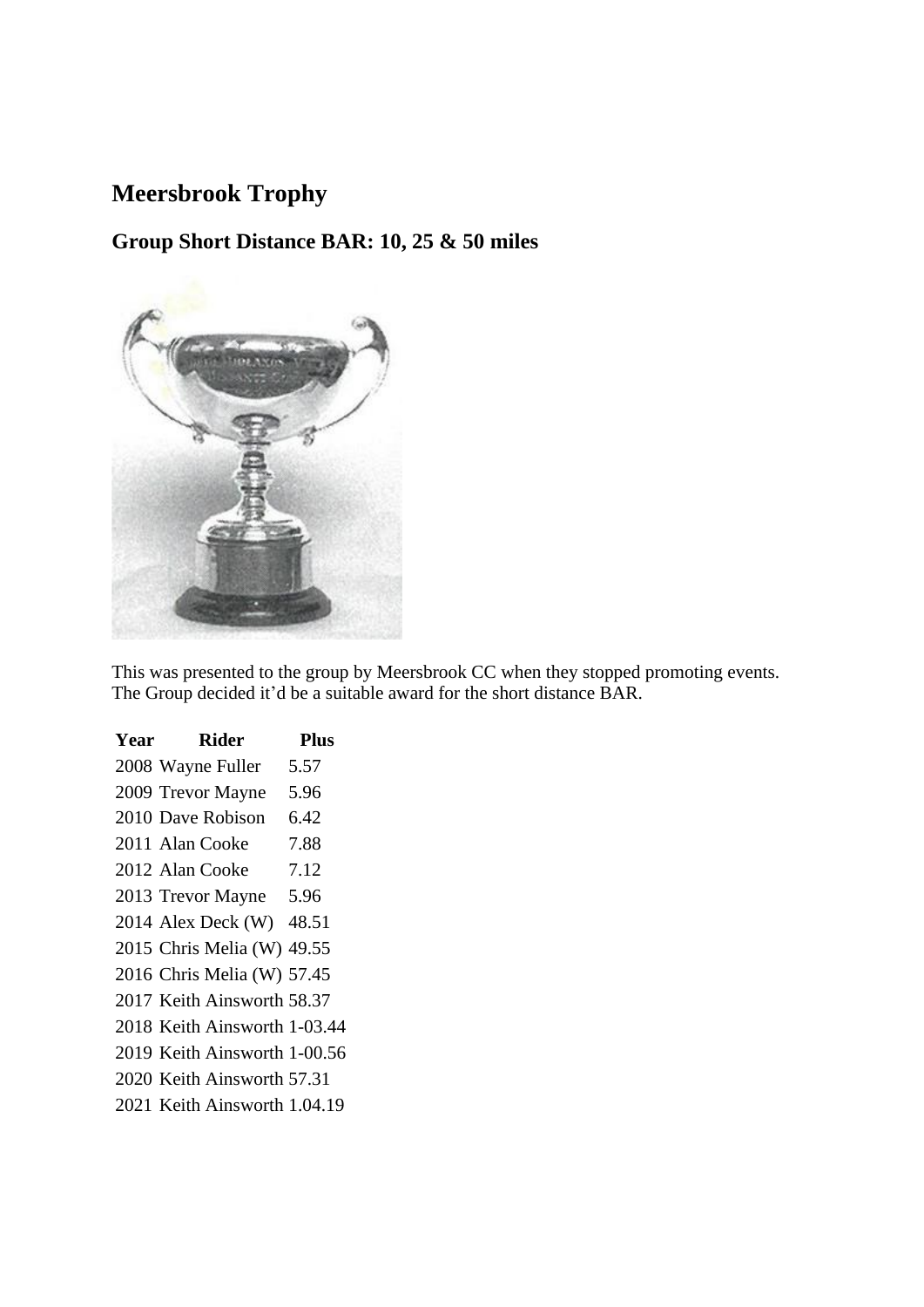## **Colin Bell Cup**

**Group Middle Distance BAR: 10, 25, 50 & 100 mile**



Colin Bell was a member of Sheffield Phoenix. He presented this trophy to the group when he left the UK to live in Auckland.

| Year | <b>Rider</b>                  | <b>Plus</b> |
|------|-------------------------------|-------------|
|      | 1993 Robert 'Bob' Newell 6.67 |             |
|      | 1994 John Blacker             | 6.873       |
|      | 1995 John Blacker             | 6.529       |
|      | 1996 John Blacker             | 7.446       |
|      | 1997 John Blacker             | 7.216       |
|      | 1998 John Blacker             | 7.045       |
|      | 1999 George Steers            | 7.583       |
|      | 2000 George Steers            | 7.161       |
|      | 2001 John Blacker             | 7.36        |
|      | 2002 Alan West                | 7.429       |
|      | 2003 Mike McNamara            | 6.168       |
|      | 2004 Ron Pyne                 | 7.398       |
|      | 2005 Ron Pyne                 | 7.264       |
|      | 2006 Wayne Fuller             | 5.472       |
|      | 2007 Wayne Fuller             | 5.472       |
|      | 2008 Wayne Fuller             | 5.403       |
|      | 2009 Trevor Mayne             | 5.953       |
|      | 2010 Andrew Ziemacki          | 5.63        |
|      | 2011 Wayne Fuller             | 5.246       |
|      |                               |             |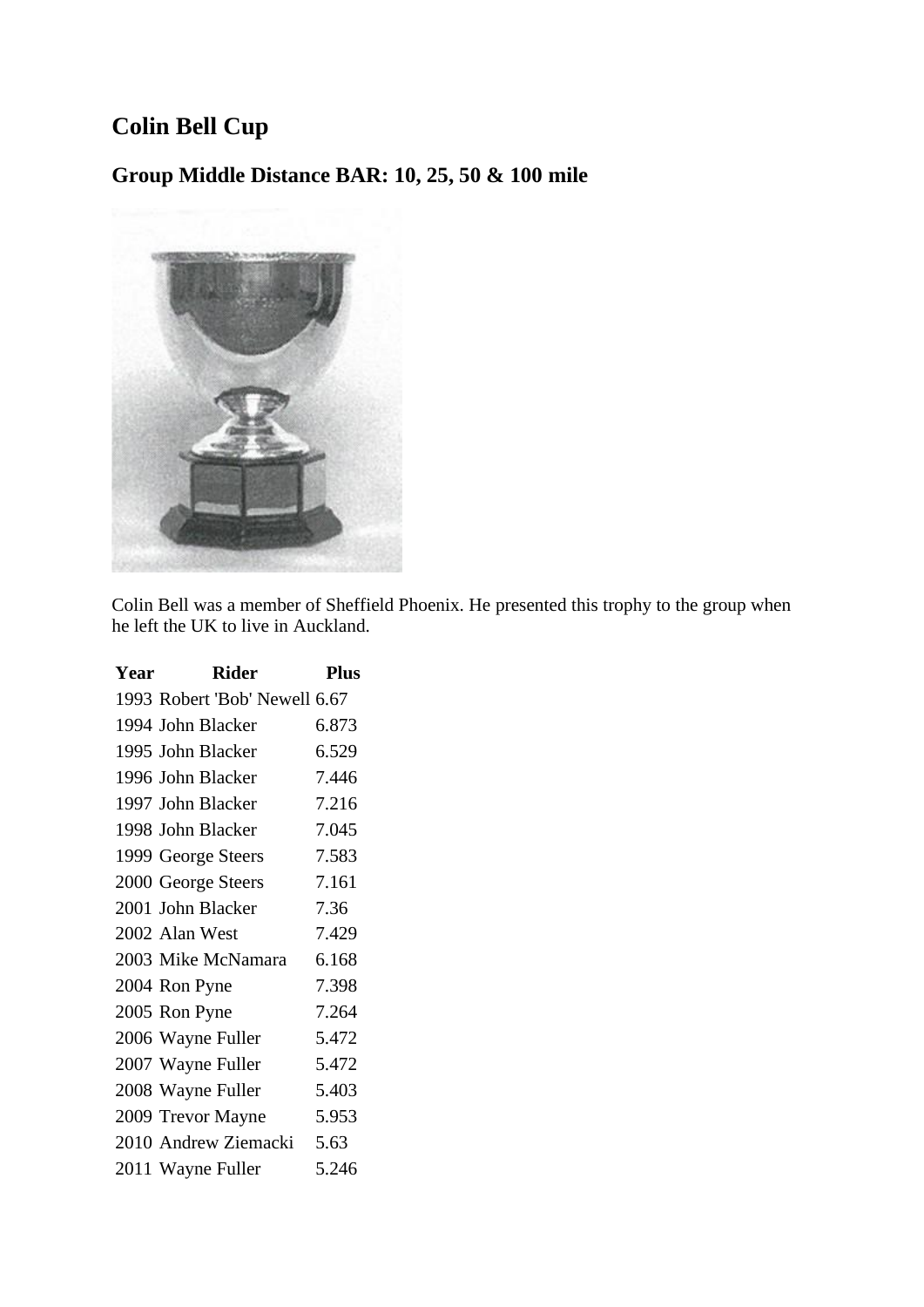| 2013 Trevor Mayne     | 4.69    |
|-----------------------|---------|
| 2014 Karen Ledger (W) | 1.04.29 |
| 2015 Chris Lea        | 1.02.50 |
| 2016 Trevor Mayne     | 1.04.55 |
| 2017 Chris Melia (W)  | 1.19.14 |
| 2018 Keith Ainsworth  | 1.24.59 |
| 2019 Shawn Gough      | 1.06.57 |
| 2020 Mat Ivings       | 1.00.16 |
| 2021 Chris Lea        | 58.40   |

## **Ethel Scothern Cup**

## **Group BAR: 25, 50, 100 & 12 hour**



Presented by Ethel Scothern, a member of the Notts & East Midlands VTTA. She often came to our lunches and noticed we had no trophies, so presented us with this, our first one. She attended all our lunches until the age of 98, and was still riding her bike well into her nineties.

| Year | Rider                     | <b>Plus</b> |
|------|---------------------------|-------------|
|      | 1980 Colin Taylor         |             |
|      | 1981 Colin Taylor         |             |
|      | 1982 Brian Clayton        |             |
|      | 1983 Pete Spowage         |             |
|      | 1984 Tom 'Ticker' Mullins |             |
|      | 1985 Tom 'Ticker' Mullins |             |
|      | 1986 Pete Spowage         |             |